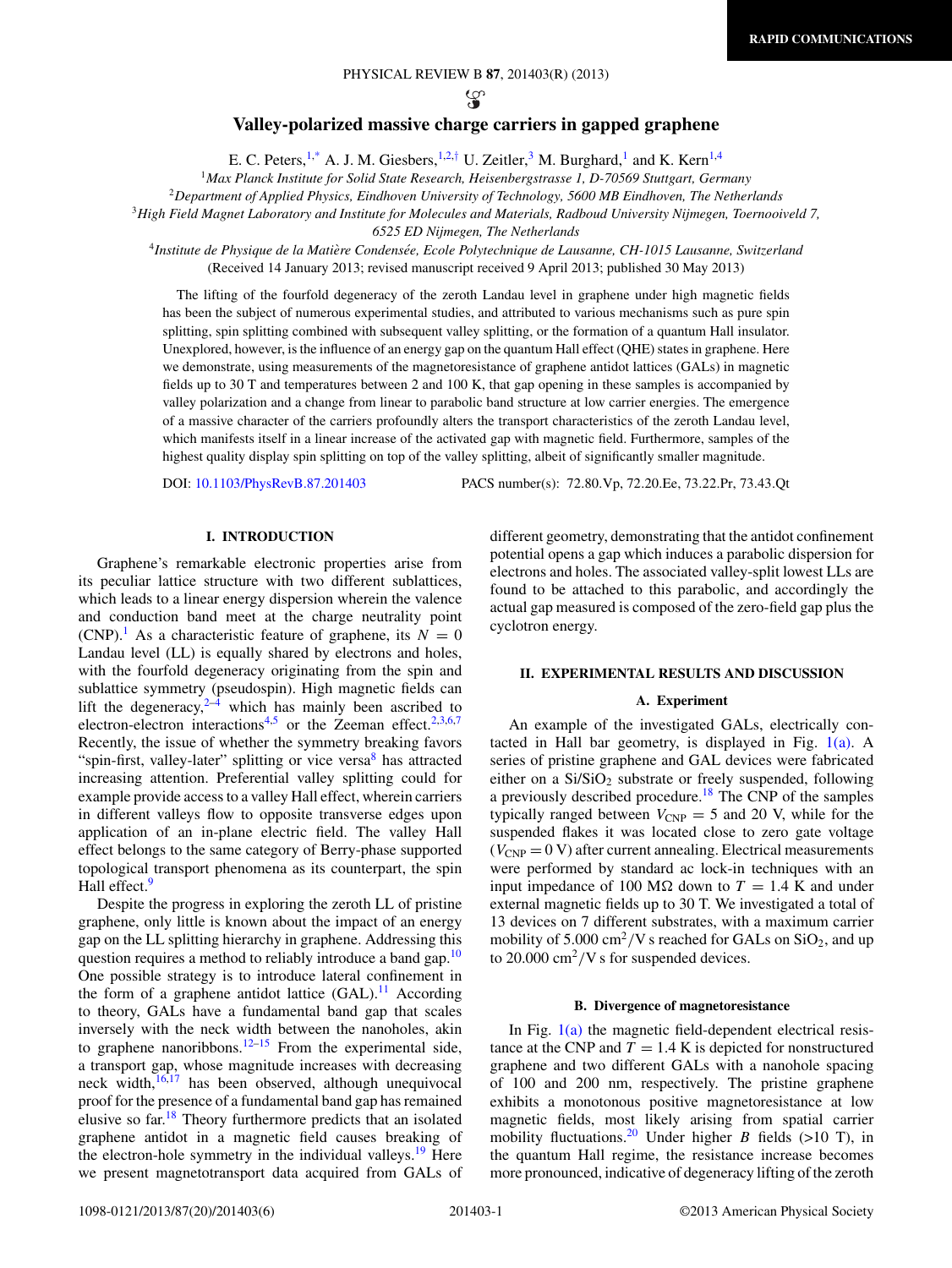<span id="page-1-0"></span>

FIG. 1. (Color online) (a) Lateral four-probe magnetoresistance of GALs with 100 nm (solid green line) and 200 nm spacing (dashed red line), and a pristine graphene device (short dashed black line). Right inset: Zoom of the magnetoresistance in the main panel. Left inset: Scanning electron micrograph (scale bar is  $1 \mu$ m) of a typical Hall bar device with 100 nm nanohole spacing. The current leads and Hall probe contacts are colored yellow and green, respectively. (b) Arrhenius plot of the conductivity at the CNP of the 100 nm spacing sample for magnetic fields between 6 and 25 T.

LL. $2-4$  By comparison, the GAL with 100 nm nanohole spacing features a quasilinear negative magnetoresistance up to ∼1 T, ascribable to a change of the hopping probability between localized states in this regime.<sup>[18](#page-5-0),[21–23](#page-5-0)</sup> At higher *B* fields, the sample displays a diverging, positive magnetoresistance. A similar behavior has been observed for several other 100 nm spacing samples, and also for the GAL with 200 nm nanohole spacing, albeit with a weaker resistance increase in the latter case. Figure 1(b) reveals that for the *B* field range between 6 and 25 T, the minimum conductivity of a 100 nm spacing GAL as a function of inverse temperature can be well fitted by the Arrhenius equation<sup>24</sup>  $\sigma \propto \exp(-E_a/2k_BT)$ , where  $E_a$  is the activation gap.

To further analyze the diverging magnetoresistance we explore the carrier concentration dependence of both the Hall and longitudinal resistance. The Hall resistance of a 100 nm spacing GAL device ( $V_{\text{CNP}} = 15.5$  V) is depicted in Fig. 2(a) as a function of the voltage  $V = V_G - V_{CNP}$ , with the back gate voltage *VG*. The resistance plateaus observed at  $R_{xy} = {\pm 2h/e^2, \pm 6h/e^2,...}$  corresponding to filling factors  $\nu = {\pm 2, 6, \ldots}$  are characteristic of the LL pattern of pristine graphene. At temperatures above 30 K, there is a smooth zero transition of  $R_{xy}$  between the  $v = -2$  and  $v = +2$ plateaus, even at the highest *B* field (see data at 88 K). This behavior is similar to pristine graphene, and testifies a finite, equal density of electrons and holes near the  $CNP<sup>25</sup>$ However, below 30 K, *Rxy* diverges at small charge carrier densities *q*, and does not cross zero anymore for magnetic fields above 10 T. The divergence of the Hall resistance follows a  $(\pm 1/q)$  dependence away from the quantized  $v = \pm 2$ plateaus, and occurs at higher absolute voltages  $|V_G - V_{CNP}|$ with increasing *B* field. Correspondingly, the longitudinal  $(\sigma_{xx})$  and transverse  $(\sigma_{xy})$  conductivity flatten into a zero plateau toward the CNP upon crossing from filling factor  $\nu = -2$  to  $\nu = +2$  [see Fig. 2(b)]. Close to the CNP no current could be detected within the digitalization limit, revealing the presence of an insulating state. The Hall data, taken together with the temperature dependent conductivity and diverging magnetoresistance, prove the presence of a fundamental energy gap in the GALs.

# **C.** Valley-first splitting of the  $N = 0$  LL

The Hall resistance data in Fig.  $2(a)$  provide direct access to the electron and hole density via the inverse Hall coefficient



FIG. 2. (Color online) (a) Hall resistance measured at  $V_{\text{CNP}}$  $= 15.5$  V for  $T = 4$  K and  $T = 88$  K, each at magnetic fields of  $B = 15$  T and  $B = 30$  T. For temperatures above the band gap ( $T =$ 88 K), the Hall resistance shows a smooth, monotonous zero crossing around the CNP. Below the band gap ( $T = 4$  K), the Hall resistance diverges, while outside the insulating region the usual graphene QHE plateaus occur at filling factors  $v = \{\pm 2, \pm 6, \pm 10, ...\}$  (dashed gray horizontal lines). (b) Longitudinal and transverse conductivity of the same sample. The shaded area indicates the insulating regime. (c) Concentration of electrons (positive values) and holes (negative values), as determined from the Hall data. At  $T = 88$  K (dash-dotted red line  $B = 15$  T; dashed red line  $B = 30$  T) electrons and holes coexist at the CNP. At  $T = 4$  K (solid blue line  $B = 15$  T; dashed blue line  $B =$ 30 T), the gap region emerges. The three light gray curves (solid bold, solid fine, and dashed) are ideal curves representing pure electron or hole conduction outside the gap for different gap sizes.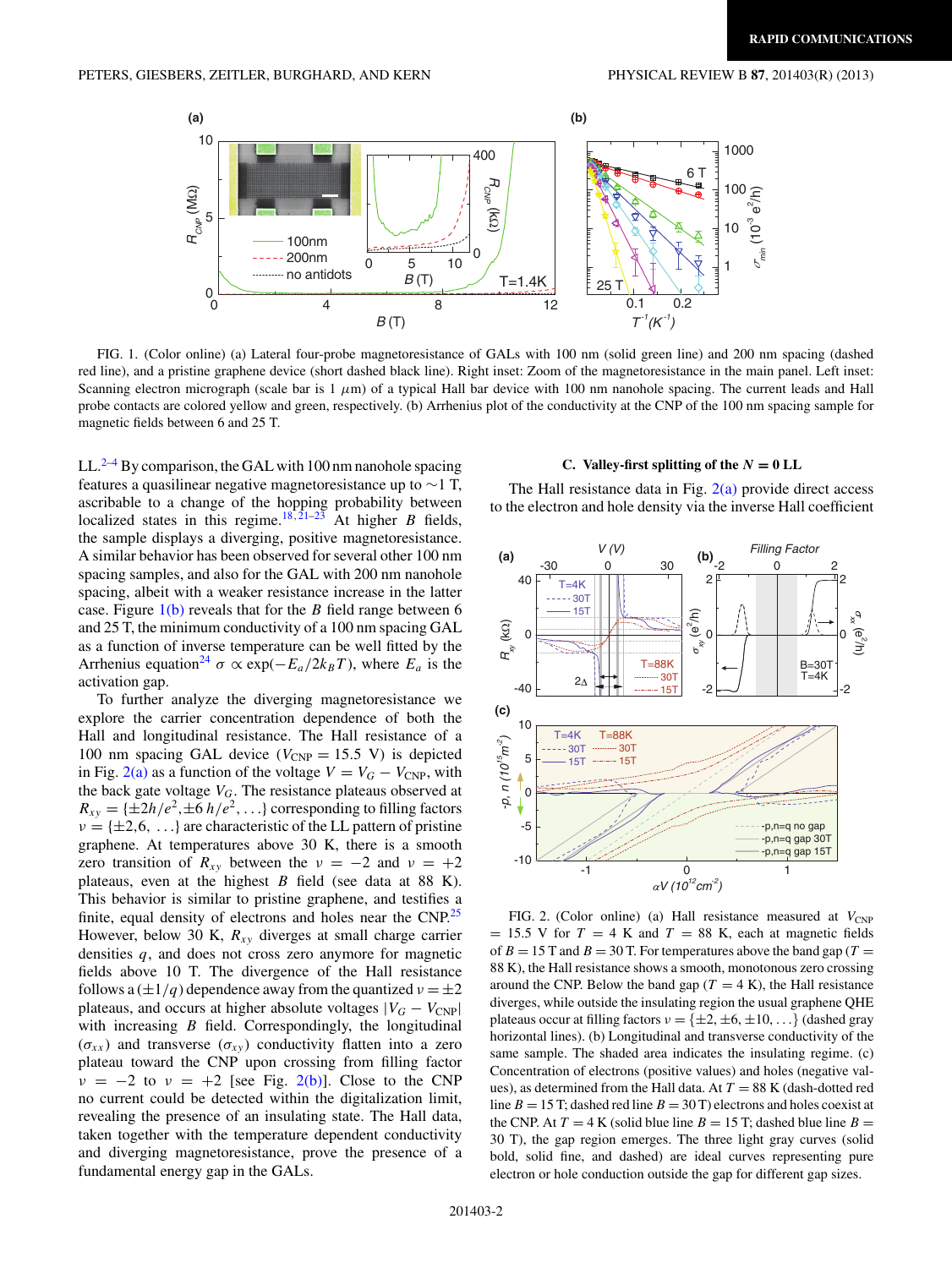<span id="page-2-0"></span>

FIG. 3. (Color online) Schematic illustration of *B*-field induced splitting of the zeroth Landau level in the GALs, with concomitant transition from a linear to a parabolic dispersion close to the band edges. The resulting Landau level density of states displays an actual LL gap *Eg* which is distinguished from the activation gap  $E_a$  (both in dark green).

 $1/R<sub>H</sub> = B/R<sub>xy</sub>$ . For a semiconductor with two types of charge carriers, the densities are related to the Hall coefficient by $^{26}$ 

$$
\frac{1}{R_H} = \frac{e(n\mu_n + p\mu_p)^2}{n\mu_n^2 - p\mu_p^2},
$$
\n(1)

where *n* and *p* are the electron and hole density, and  $\mu_n$  and  $\mu_p$  are the corresponding mobilities. This simple two-carrier model is applicable to graphene despite the presence of electron-hole puddles since tunneling between the correspond-ing areas can occur.<sup>[25](#page-5-0)</sup> In the present samples, the conductance is symmetric in charge carrier density around the CNP, and hence the condition of equal mobility is fulfilled ( $\mu_p = \mu_n$ ). In case of a zero band gap, the total charge carrier density *q*  $= n - p$  can be determined from  $q = \alpha V$ , with  $\alpha = 8.5 \times$  $10^{10}$  cm<sup>-2</sup> V<sup>-1</sup> as the gate coupling constant for the 100 nm spacing sample. In Fig.  $2(c)$  the resulting coexisting electron density  $n = \frac{1}{2}[(n+p)+q]$  and (negative) hole density  $-p =$  $-\frac{1}{2}[(n + p) - q]$  around the CNP are plotted as a function of *q*. In the *n*-type regime ( $q > 5 \times 10^{15}$  m<sup>-2</sup>), electrons are the majority charge carriers approaching a density of  $n = q$ , while the hole density *p* approaches zero (vice versa for the *p*-type regime). At the CNP the carrier density is  $n = p =$  $2.8 \times 10^{15}$  m<sup>-2</sup> at  $T = 88$  K and  $B = 15$  T. Similar to pristine graphene, $25$  the individual carrier density increases when the magnetic field is further increased since the degeneracy of the  $N = 0$  LL is proportional to the *B* field, reaching  $n = p =$  $4.5 \times 10^{15}$  m<sup>-2</sup> at *B* = 30 T. Upon cooling to *T* = 4 K, the Hall resistance  $R_{xy}$  starts to diverge at the CNP, and at  $B =$ 15 T the zero crossing has vanished [see Fig.  $2(a)$ ], indicating that electrons and holes no longer coexist near the CNP. For higher magnetic fields,  $R_{xy}$  starts to rise from the  $v = \pm 2$ plateaus already at higher gate voltage, evidencing a stronger  $N = 0$  Landau level splitting  $2\Delta q$  in the charge carrier density. This trend is mirrored in the charge carrier density plot [see Fig. [2\(c\)\]](#page-1-0) by a shift of the asymptote from  $\alpha V = \pm \Delta q$  $\pm 2.2 \times 10^{15}$  m<sup>-2</sup> at *B* = 15 T to  $\pm 4.6 \times 10^{15}$  m<sup>-2</sup> at *B* = 30 T. Inside the insulating region  $-\Delta q \le \alpha V \le \Delta q$ , the equality  $n = p = q = 0$  holds, while to the left  $(\alpha V \le -\Delta q)$  the total charge carrier density is  $q = \alpha V + \Delta q$ , and, accordingly, the conduction is *p* type with  $n = 0$  and  $-p = q$ . By comparison, to the right ( $\alpha V \ge \pm \Delta q$ ) the total charge carrier density is  $q = \alpha V - \Delta q$ , resulting in *n*-type conduction with  $p = 0$  and  $n = q$ .

Since valley-first splitting is a necessary and sufficient condition for the occurrence of a diverging Hall resistance, $^{25}$  $^{25}$  $^{25}$  it follows that the gap separates electrons and holes into two valley split  $N = 0$  LLs, whereas the spin degeneracy is preserved, as illustrated in Fig. 3. Support for this conclusion derives from the fact that  $R_{\text{CNP}}$  depends only on the perpendicular *B*-field component rather than the total *B* field (see Fig. 4). In these measurements, the sample was rotated out-of plane by an angle *θ* relative to the sample orientation perpendicular to the external field. As exemplified for constant total fields of  $B_{\text{tot}} = 1, 6, 12,$  and 14 T, the angle-dependent resistance at these magnetic fields coincides with the values recorded at zero angle, where  $B_{\text{tot}}$  ( $\theta = 0^{\circ}$ ) =  $B_{\text{perp}}$  ( $\theta$ ). Moreover, the minimum resistance remains unchanged upon keeping the perpendicular field constant at different values of  $B_{\text{tot}}$  (see inset), with corresponding angle  $\theta$  [ $B_{\text{perp}} = B_{\text{tot}} \cos(\theta)$ ]. Both data sets confirm that the gap is not related to Zeeman splitting.



FIG. 4. (Color online) Four-terminal measurements on a 100 nm spacing device in tilted magnetic fields at  $T = 4$  K. Data were taken at angles  $\theta = 0^\circ$ , 15°, 30°, 45°, 60°, and 75°. The solid line represents the resistance at the CNP as a function of perpendicular field  $B_{\text{perp}} = B_{\text{tot}} \cos(\theta)$  at  $\theta = 0$ ° for a 100 nm spacing GAL device. At  $\theta = 0^\circ$  (solid line) the resistance at the CNP shows a negative magnetoresistance at small fields and a pronounced positive magnetoresistance at higher fields. In the inset the total field is kept constant while the perpendicular field changes. Here the resistance remains at the zero angle value (solid lines) within the error bars.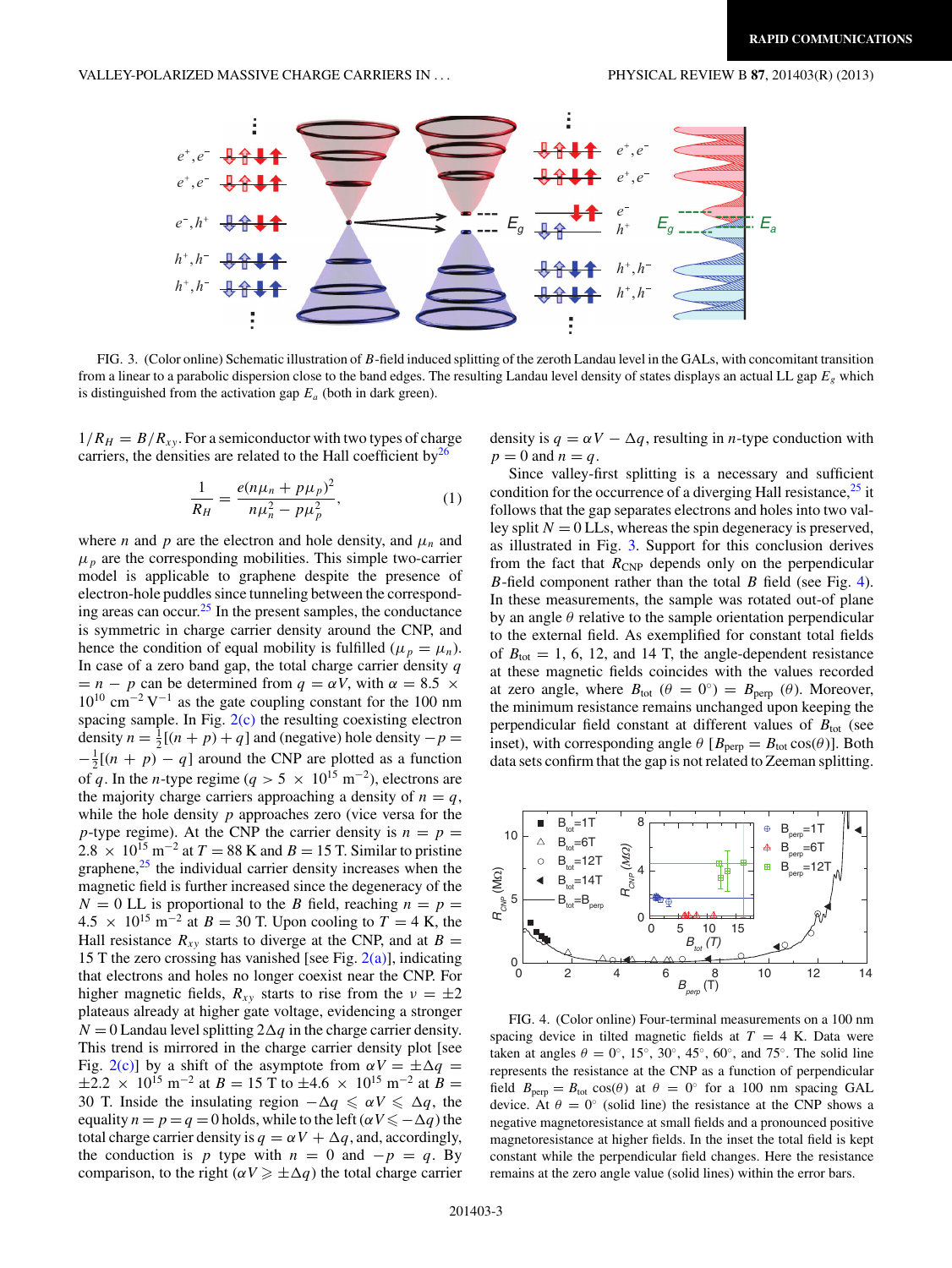<span id="page-3-0"></span>

FIG. 5. (Color online) Magnetic field dependent activation gaps for the 100 nm (black squares), 200 nm (red circles), and 100 nm suspended (blue triangles) spacing samples, with the full lines representing linear fits. The dashed lines correspond to the calculated gap values  $E<sub>g</sub>$  (see main text), while the arrows indicate the LL broadening  $\Gamma$ .

## **D. Introduction of a parabolic dispersion at small energies**

The overall charge transport characteristics can be consistently explained on the basis of a small band gap introduced by the antidot lattice.<sup>[13–15](#page-5-0)</sup> Under an applied magnetic field, the  $E_a$  values extracted from the temperature dependence [see Fig. [1\(b\)\]](#page-1-0) exhibit a close-to-linear dependence on the magnetic field, as demonstrated by Fig. 5. Band structure calculations indicate that the gap opening in GALs is accompanied by the emergence of a parabolic energy dispersion in vicinity of the gap $13\overline{-15}$  (see Fig. [3\)](#page-2-0). In the QHE regime, the two levels originating from the  $N = 0$  LL reside within this parabolic dispersion region, whereas the higher ( $N \neq 0$ ) LLs remain in the linear dispersion regime and are hence expected to mirror the LL structure of pristine graphene. The parabolic dispersion regime can be described by

$$
E(k) = \pm \left(\frac{\hbar^2 k^2}{2m} + \frac{E_g^0}{2}\right),
$$
 (2)

where *m* is the mass,  $E_g^0$  is the zero-field band gap originating from the antidot lattice, and the  $\pm$  sign accounts for electrons

and holes, respectively. The energy of the two  $N = 0$  LLs is therefore given by

$$
E_{\pm} = \pm \frac{1}{2} (\hbar \omega_c + E_g^0), \tag{3}
$$

with the cyclotron frequency  $\omega_c = eB/m$ . The magnetic field dependent band gap is thus given by  $E_g = E_+ - E_ \hbar$  *eB*/*m* +  $E_g^0$ , where  $m = m_{\text{eff}} m_e$ , with  $m_e$  as the free electron mass. The LL energies can be related to the experimentally accessible gate voltages by rewriting Eq. (3) in terms of the gate voltage by using  $V = q/\alpha = k^2/2\pi\alpha = E m/\pi\hbar^2\alpha$ , which leads to

$$
V_{\pm} = \pm \frac{1}{2} \left( \frac{eB}{\alpha \pi \hbar} + \frac{m_{\text{eff}} m_e}{\alpha \pi \hbar^2} E_g^0 \right),\tag{4}
$$

where  $V = V_G - V_{CNP}$ . Thus, in a parabolic dispersion *V* depends linearly on the magnetic field. Note that in the linear dispersive regime, the gate voltage positions of the *N*  $\neq$  0 LLs also depend linearly on *B* field. This is apparent from the conversion of  $E = \sqrt{\frac{2e\hbar v_F^2 B|N|}{r}}$  to gate voltage positions using  $V = q/\alpha = E^2/(\pi \hbar^2 v_F^2 \alpha)$ , which yields  $V_{\pm} =$  $\pm 2eB|N|/(\pi\hbar\alpha)$ .

The *B*-field dependent LL positions for the 100 nm spacing sample are visualized in the LL fan diagram of Fig.  $6(a)$ , where the first derivative of the inverse Hall resistance −*d*(1*/Rxy* )*/dV* is plotted as a function of both gate voltage and magnetic field. To the right-hand side, line cuts are provided for the inverse Hall resistance as well as its derivative at  $B =$ 30 T. The maxima within the green regions in the fan diagram mark the transitions from one QHE plateau to the following, and therefore represent the center of a LL. The black lines are fits to Eq. (4), which yield an effective mass  $m_{\text{eff}} = 0.08$ and a zero-field gap  $E_g^0 = 22.0$  K. The latter value is in good agreement with the estimated gap size of  $E_g^0 \approx 15$  K for similar GALs at zero magnetic field.<sup>23</sup> A gate coupling factor of  $\alpha$  = 8.5  $\times$  10<sup>10</sup> cm<sup>-2</sup> V<sup>-1</sup> was extracted from the slope of the higher LLs (red dash-dotted lines). The slightly increased *α* results most likely from inhomogeneous electric field effects,



FIG. 6. (Color online) (a) Fan diagram displaying the first derivative of the inverse Hall resistance as a function of gate voltage and magnetic field for the 100 nm spacing sample. The blue regions correspond to the QH plateaus, the green regions to transitions between the plateaus at the LL positions. The red dashed lines represent the LLs in pristine graphene ( $V \propto E^2$ ). The solid black lines represent the split  $N = 0$  LL assuming a parabolic dispersion (*V*  $\propto$  *E*) in combination with a finite zero-field gap  $E_g^0$ . (b) Fan diagram of the suspended 100 nm spacing sample. The solid line indicates the position of the lowest LL, and the two dashed blue lines correspond to values calculated by taking the Zeeman term  $\pm g^* m_{\text{eff}} e B / 4 \alpha \pi \hbar$  into account.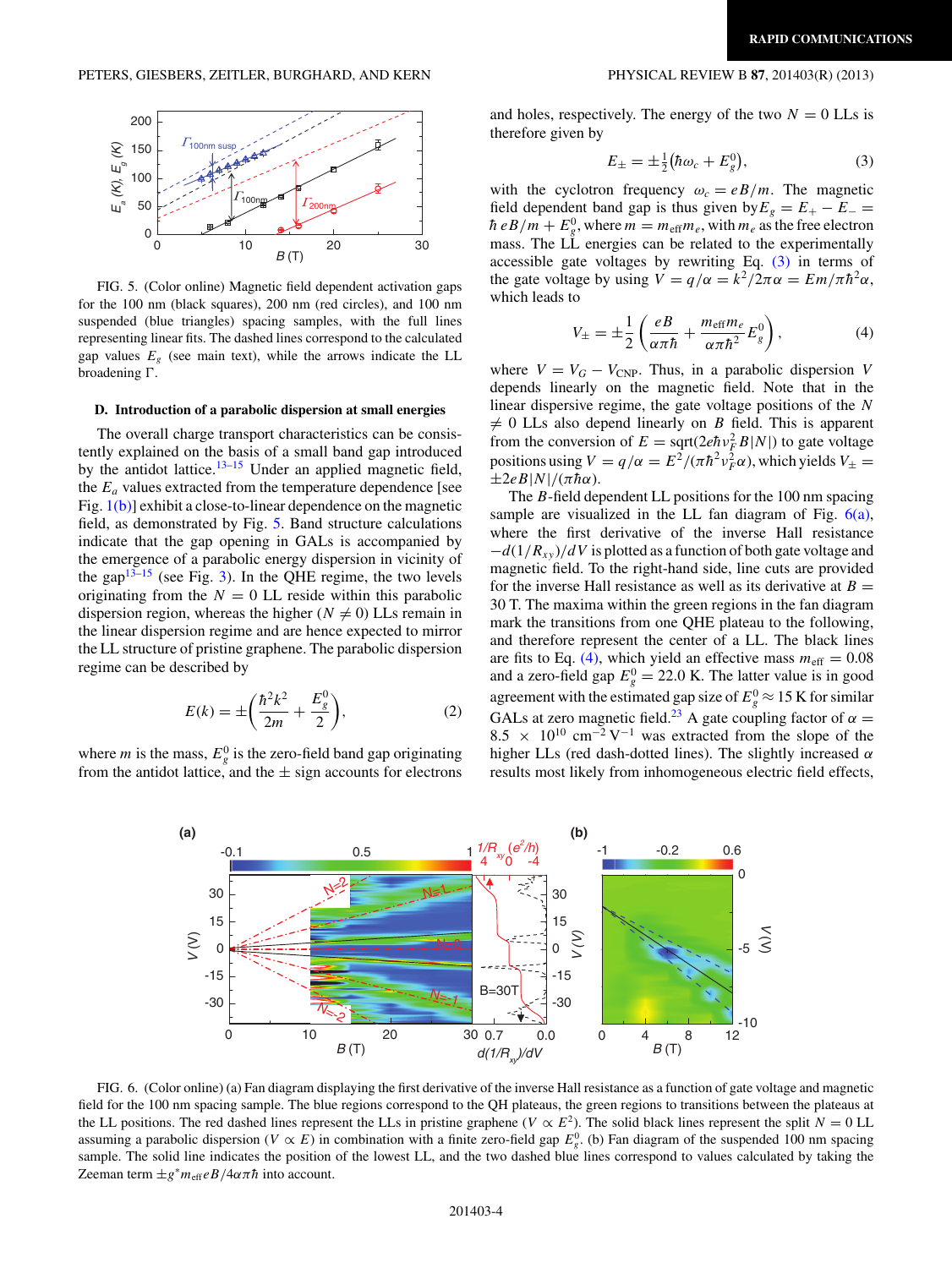<span id="page-4-0"></span>analogous to observations made on graphene nanoribbons.<sup>27</sup> In the same manner, values of  $E_g^0 = 14.5$  K,  $\alpha = 7.2 \times$  $10^{10}$  cm<sup>-2</sup> V<sup>-1</sup>, and  $m_{\text{eff}} = 0.10$  were obtained for the 200 nm spacing sample, and  $E_g^0 = 33.0 \text{ K}, \alpha = 5.0 \times 10^{10} \text{ cm}^{-2} \text{ V}^{-1},$ and  $m_{\text{eff}} = 0.08$  for the suspended 100 nm spacing sample.

Combining the extracted values of  $m_{\text{eff}}$  and  $E_g^0$  with Eq. [\(3\)](#page-3-0) provides the *B*-field dependent gap between the two  $N =$ 0 LL center positions. In Fig. [5](#page-3-0) this actual LL gap (dashed lines) is compared to the activation gaps (symbols). Since the activation gap is the distance between the mobility edges of the two broadened LLs, the difference between the activation gap and the actual gap corresponds to the LL broadening (see right part of Fig. [3\)](#page-2-0). The extent of the LL broadening differs depending on the amount of disorder.<sup>[28,29](#page-5-0)</sup> From the plot, the LL broadening is estimated to be  $\Gamma = (90 \pm 10)$ ,  $(120 \pm 10)$ , and  $(30 \pm 10)$  K for the 100, 200, and suspended 100 nm spacing sample, respectively. The latter broadening is appreciably smaller than the value of ∼100 K reported for pristine (nonsuspended) graphene at low temperatures.<sup>[30](#page-5-0)</sup> It is furthermore noteworthy that a linear instead of parabolic energy dispersion could not account for the observed magnetic field behavior. In fact, this would result in a quite weak, square-root-like dependence of the energy gap on the  $B$  field,<sup>1</sup> such that reaching the measured LL positions would require an unrealistically big hypothetical gap of 1800 K at 20 T.

## **E. Additional spin splitting**

In the samples of highest quality, we could also detect signatures of additional spin splitting associated with the  $N = 0$  LL, specifically a  $\nu = 1$  plateau appears at  $R_H = h/e^2$ . It is best visible in the LL fan plots of the suspended 100 nm spacing sample above 6 T, as exemplified by Fig.  $6(b)$  showing a zoom into the hole regime of the sample. The spin splitting can be accounted for by the parabolic dispersion near the Dirac point [Eq. [\(3\)\]](#page-3-0) complemented by a Zeeman term  $\pm g^* \mu_B B$ , with *g*<sup>∗</sup> as the effective electron *g* factor, which leads to an additional term  $\pm g m_{\text{eff}} e B/4 \alpha \pi \hbar$  in Eq. [\(4\).](#page-3-0) The solid line in Fig. [6\(b\)](#page-3-0) represents the fit to Eq. [\(4\)](#page-3-0) without spin splitting, whereas the dashed lines include spin splitting. As both fits yield identical  $E_g^0$  and  $m_{\text{eff}}$  the *g* factor remains the only free fit parameter. On this basis, one obtains a *g* factor of

*g*<sup>∗</sup> = 6 for the 200 nm GAL and *g*<sup>∗</sup> = 5 for the 100 nm suspended sample. These quite large values might be explained by electron-electron exchange interactions, in analogy to the 2D gas in semiconductor heterojunctions: $31,32$ 

$$
E_{\text{ex}}^0 = \left(1 - \frac{g}{g^*}\right) \sqrt{2\pi} \Gamma. \tag{5}
$$

When spin splitting is included, the estimated LL broadening decreases to  $\Gamma = 60$  K for the 200 nm spacing sample, and  $\Gamma = 20$  K for the suspended 100 nm spacing sample, as derived from the field at which the spin splitting becomes visible. This results in respective exchange energies of  $E_{\text{ex}}^0 = 100 \text{ K}$  and  $E_{\text{ex}}^0 = 30$  K, which correspond well with  $E_{\text{ex}}^0 = 130$  K reported for pristine graphene.<sup>[30](#page-5-0)</sup>

## **III. CONCLUSION**

The observed QH insulator behavior points toward valleyfirst splitting in the GALs provided that the charge carriers would be associated with different valleys in the lowest LL, similar to the case of pristine graphene. Due to the possibility of sizable intervalley scattering, however, the situation might be more complicated than for unstructured graphene, such that further studies are needed to determine the effect of the periodic nanohole array on the quasiparticle properties. From an application perspective, valley-first splitting could be exploited for graphene-based valleytronic devices such as gate-tuned valley filters or beam splitters.<sup>33,34</sup> To this end, GAL devices of improved mobility (e.g., by use of BN) would be highly beneficial. In addition, the emergence of a massive character of the charge carriers is relevant for all graphene semiconductor applications that rely upon a band gap introduced by spatial confinement, like in, e.g., nanoribbons. In fact, the introduction of a charge carrier mass at low carrier densities might alter other properties unique to graphene.

## **ACKNOWLEDGMENTS**

Part of this work has been supported by EuroMagNET under EU Contract RII3-CT-2004-506239 and by the Foundation for Fundamental Research on Matter (FOM), A.J.M.G. acknowledges financial support from the Netherlands Organization for Scientific Research (NWO).

- <sup>1</sup>K. S. Novoselov, A. K. Geim, S. V. Morozov, D. Jiang, M. I. Katsnelson, I. V. Grigorieva, S. V. Dubonos, and A. A. Frisov, [Nature \(London\)](http://dx.doi.org/10.1038/nature04233) **438**, 197 (2005).
- 2A. J. M. Giesbers, L. A. Ponomarenko, K. S. Novoselov, A. K. Geim, M. I. Katsnelson, J. C. Maan, and U. Zeitler, [Phys. Rev. B](http://dx.doi.org/10.1103/PhysRevB.80.201403) **80**[, 201403\(R\) \(2009\).](http://dx.doi.org/10.1103/PhysRevB.80.201403)
- 3Y. Zhang, Z. Jiang, J. P. Small, M. S. Purewal, Y.-W. Tan, M. Fazlollahi, J. D. Chudow, J. A. Jaszczak, H. L. Stormer, and P. Kim, Phys. Rev. Lett. **96**[, 136806 \(2006\).](http://dx.doi.org/10.1103/PhysRevLett.96.136806)
- 4J. G. Checkelsky, L. Li, and N. P. Ong, [Phys. Rev. Lett.](http://dx.doi.org/10.1103/PhysRevLett.100.206801) **100**, 206801 [\(2008\).](http://dx.doi.org/10.1103/PhysRevLett.100.206801)
- <sup>5</sup>M. O. Goerbig, R. Moessner, and B. Douçot, [Phys. Rev. B](http://dx.doi.org/10.1103/PhysRevB.74.161407) **74**, [161407\(R\) \(2006\).](http://dx.doi.org/10.1103/PhysRevB.74.161407)
- 6D. A. Abanin, K. S. Novoselov, U. Zeitler, P. A. Lee, A. K. Geim, and L. S. Levitov, Phys. Rev. Lett. **98**[, 196806 \(2007\).](http://dx.doi.org/10.1103/PhysRevLett.98.196806)
- ${}^{7}E$ . Shimshoni, H. A. Fertig, and G. Venketeswara Pai, [Phys. Rev.](http://dx.doi.org/10.1103/PhysRevLett.102.206408) Lett. **102**[, 206408 \(2009\).](http://dx.doi.org/10.1103/PhysRevLett.102.206408)
- 8A. F. Young, C. R. Dean, L. Wang, H. Ren, P. Cadden-Zimansky, K. Watanabe, T. Taniguchi, J. Hone, K. L. Shepard, and P. Kim, Nat. Phys. **8**[, 550 \(2012\).](http://dx.doi.org/10.1038/nphys2307)
- 9S. Murakami, N. Nagaosa, and S.-C. Zhang, [Science](http://dx.doi.org/10.1126/science.1087128) **301**, 1348 [\(2003\).](http://dx.doi.org/10.1126/science.1087128)
- 10F. Guinea, M. I. Katsnelson, and A. K. Geim, [Nat. Phys.](http://dx.doi.org/10.1038/nphys1420) **6**, 30 [\(2010\).](http://dx.doi.org/10.1038/nphys1420)

<sup>\*</sup> Corresponding author: e.c.peters@fkf.mpg.de

<sup>†</sup> a.j.m.giesbers@tue.nl